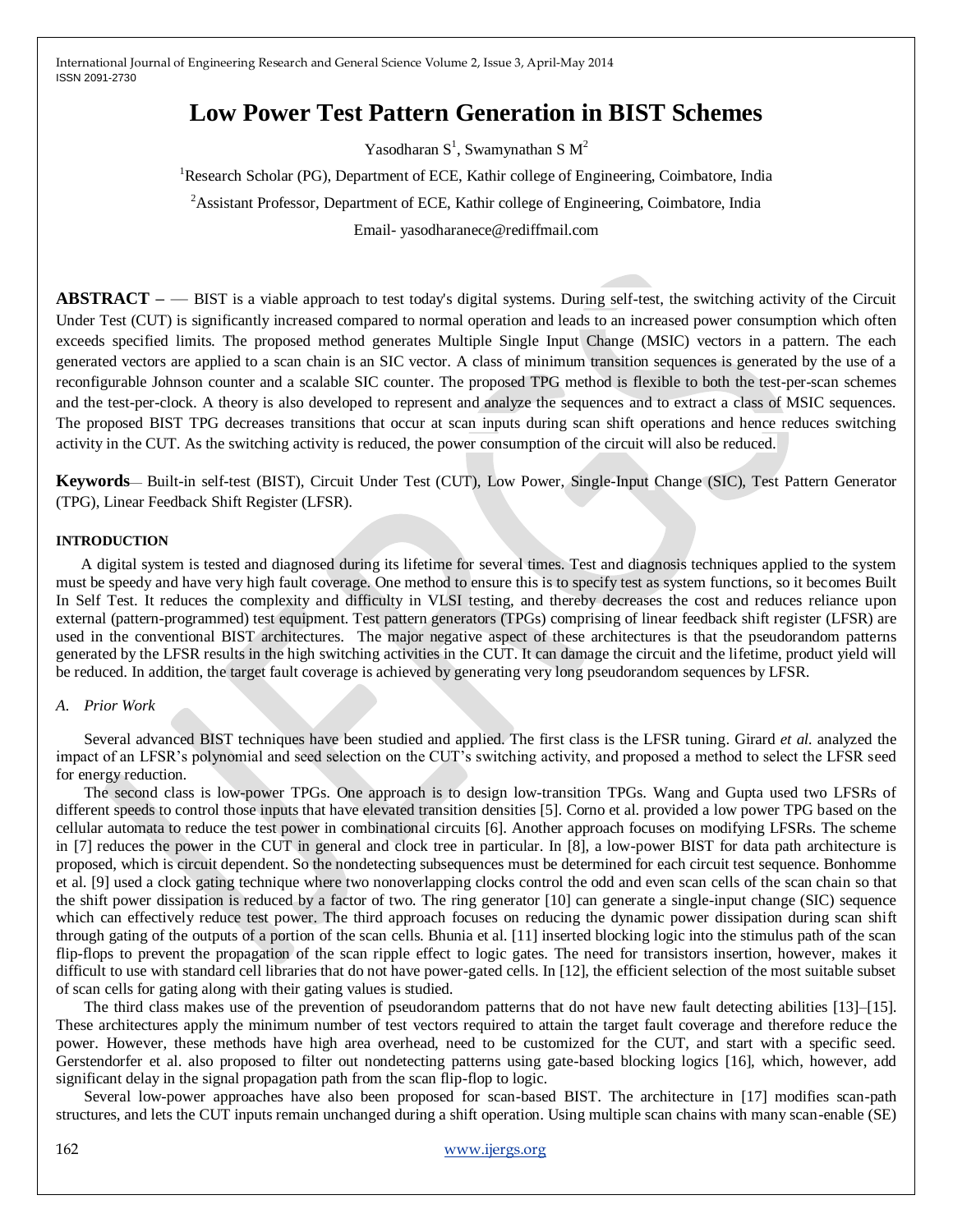inputs to activate one scan chain at a time, the TPG proposed in [18] can reduce average power consumption during scan-based tests and the peak power in the CUT. In [19], a pseudorandom BIST scheme was proposed to reduce switching activities in scan chains. Other approaches include LT-LFSR [20], a low-transition random TPG [21], and the weighted LFSR [22]. The TPG in [20] can reduce the transitions in the scan inputs by assigning the same value to most neighboring bits in the scan chain. In [21], power reduction is achieved by increasing the correlation between consecutive test patterns. The weighted LFSR in [22] decreases energy consumption and increases fault coverage by adding weights to tune the pseudorandom vectors for various probabilities.

#### *B. Contribution and Paper Organization*

This paper presents the theory and application of a class of minimum transition sequences. The proposed method generates SIC sequences, and converts them to low transition sequences for each scan chain. This can decrease the switching activity in scan cells during scan-in shifting. The advantages of the proposed sequence can be summarized as follows.

- 1) *Minimum transitions*
- 2) *Uniqueness of patterns*
- 3) *Uniform distribution of patterns*
- 4) *Low hardware overhead consumed by extra TPGs*

The rest of this paper is organized as follows. In Section II, the proposed MSIC-TPG scheme is presented. The principle of the new MSIC sequences is described in Section III. In Section IV, the properties of the MSIC sequences are analyzed. In Section V, experimental methods and results on test power, fault coverage, and area overhead are provided to demonstrate the performance of the propsoed MSIC-TPGs. Conclusions are given in Section VI.

## **PROPOSED MSIC-TPG SCHEME**

This section develops a TPG scheme that can convert an SIC vector to unique low transition vectors for multiple scan chains. First, the SIC vector is decompressed to its multiple codewords. Meanwhile, the generated codewords will bit-XOR with a same seed vector in turn. Hence, a test pattern with similar test vectors will be applied to all scan chains. The proposed MSIC-TPG consists of an SIC generator, a seed generator, an XOR gate network, and a clock and control block.



Fig. 1.Symbolic simulation of an MSIC pattern for scan chains

### *A. Test Pattern Generation Method*

Assume there are *m* primary inputs (PIs) and *M* scan chains in a full scan design, and each scan chain has *l* scan cells. Fig. 1 shows the symbolic simulation for one generated pattern. The vector generated by an *m*-bit LFSR with the primitive polynomial can be expressed as  $S(t) = S0(t)S1(t)S2(t), \ldots, Sm-1(t)$  (hereinafter referred to as the seed), and the vector generated by an *l*-bit Johnson counter can be expressed as  $J(t) = J_0(t)J_1(t)J_2(t), \ldots, J_{l-1}(t)$ .

In the first clock cycle,  $J = J_0 J_1 J_2, \ldots, J_{l-1}$  will bit-XOR with  $S = S_0 S_1 S_2, \ldots, S_{M-1}$ , and the results  $X_1 X_{l+1} X_{2l+1}, \ldots, X_{(M-1)l+1}$  will be shifted into M scan chains, respectively. In the second clock cycle,  $J = J_0 J_1 J_2 \ldots$ ,  $J_{l-1}$  will be circularly shifted as  $J = J_{l-1} J_0 J_1$ . .,  $J_{l-2}$ , which will also bit-XOR with the seed  $S = S_0S_1S_2$ , ...,  $S_{M-1}$ . The resulting  $X_2X_{l+2}X_{2l+2}$ , ...,  $X_{(M-1)l+2}$  will be shifted into M scan chains, respectively. After *l* clocks, each scan chain will be fully loaded with a unique Johnson codeword, and seed *S*0*S*1*S*2*, . . . , Sm*−1 will be applied to *m* PIs.

Since the circular Johnson counter can generate *l* unique Johnson codewords through circular shifting a Johnson vector, the circular Johnson counter and XOR gates in Fig. 1 actually constitute a linear sequential decompressor.

*B. Reconfigurable Johnson Counter*

According to the different scenarios of scan length, this paper develops two kinds of SIC generators to generate Johnson vectors and Johnson codewords, i.e., the reconfigurable Johnson counter and the scalable SIC counter.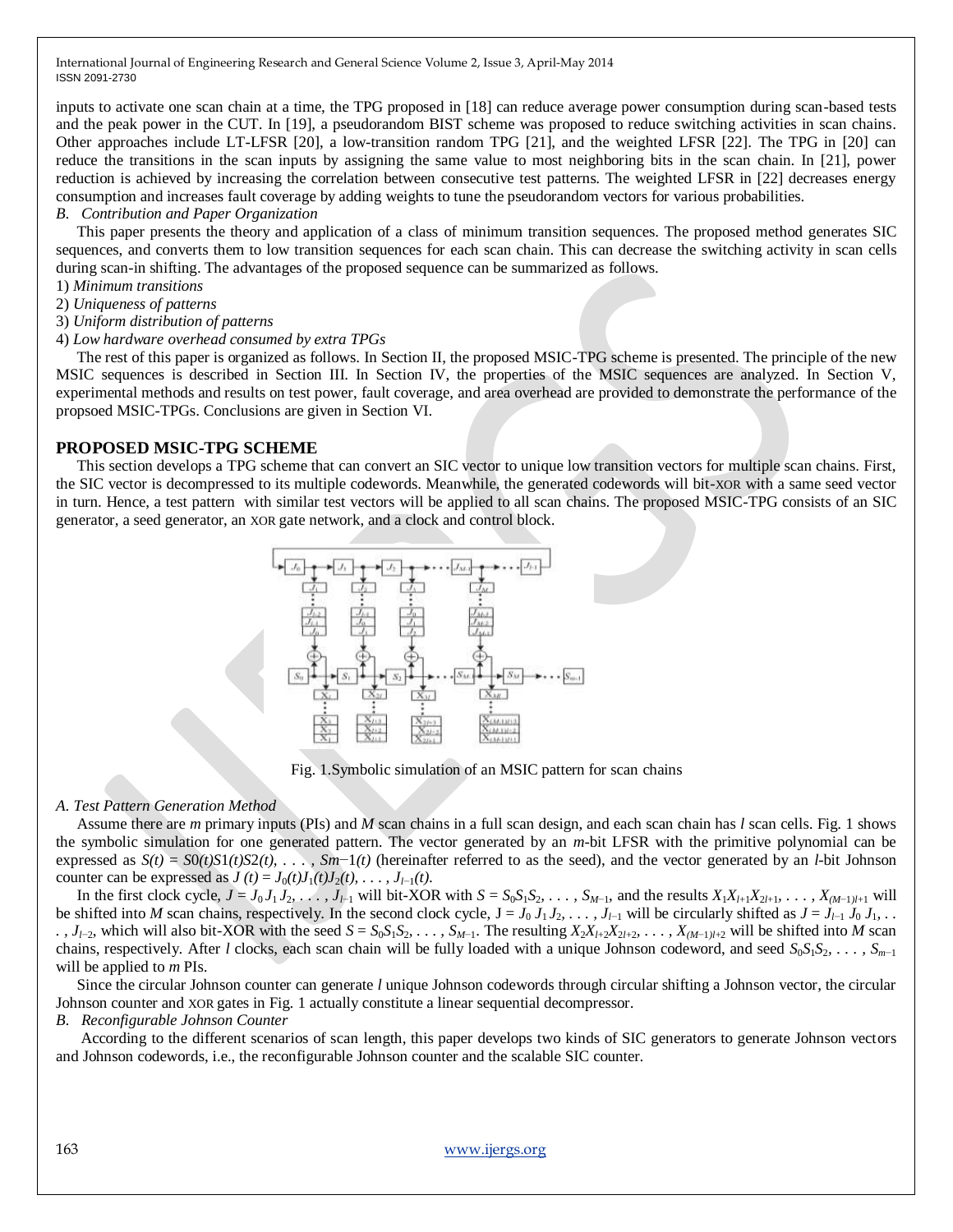

Fig. 2. SIC generators. (a) Reconfigurable Johnson counter. (b) Scalable SIC counter.

For a short scan length, we develop a reconfigurable Johnson counter to generate an SIC sequence in time domain. As shown in Fig. 2(a), it can operate in three modes.

- 1) *Initialization:* When RJ\_Mode is set to one and *Init* is set to logic zero, the reconfigurable Johnson counter will be initialized to all zero states by clocking CLK2 more than *l* times.
- 2) *Circular shift register mode:* When RJ\_Mode and Init are set to logic one, each stage of the Johnson counter will output a Johnson codeword by clocking CLK2 *l* times.
- 3) *Normal mode:* When RJ\_Mode is set to logic zero, the reconfigurable Johnson counter will generate 2*l* unique SIC vectors by clocking CLK2 2*l* times.

### *C. Scalable SIC Counter*

When the maximal scan chain length *l* is much larger than the scan chain number *M*, we develop an SIC counter named the ―scalable SIC counter.‖ As shown in Fig. 2(b), it contains a *k*-bit adder clocked by the rising *SE* signal, a *k*-bit subtractor clocked by test clock CLK2, an *M*-bit shift register clocked by test clock CLK2, and *k* multiplexers. The value of *k* is the integer of log<sub>2</sub> (l−*M*). The waveforms of the scalable SIC counter are shown in Fig. 2(c). The *k*-bit adder is clocked by the falling *SE* signal, and generates a new count that is the number of 1s (0s) to fill into the shift register. As shown in Fig. 2(b), it can operate in three modes.

- 1) If *SE* = 0, the count from the adder is stored to the *k*-bit subtractor. During *SE* = 1, the contents of the *k*-bit subtractor will be decreased from the stored count to all zeros gradually.
- 2) If *SE* = 1 and the contents of the *k*-bit subtractor are not all zeros, *M*-Johnson will be kept at logic 1 (0).
- 3) Otherwise, it will be kept at logic 0 (1). Thus, the needed 1s (0s) will be shifted into the *M*-bit shift register by clocking CLK2 *l*  times, and unique Johnson codewords will be applied into different scan chains.



164 [www.ijergs.org](http://www.ijergs.org/)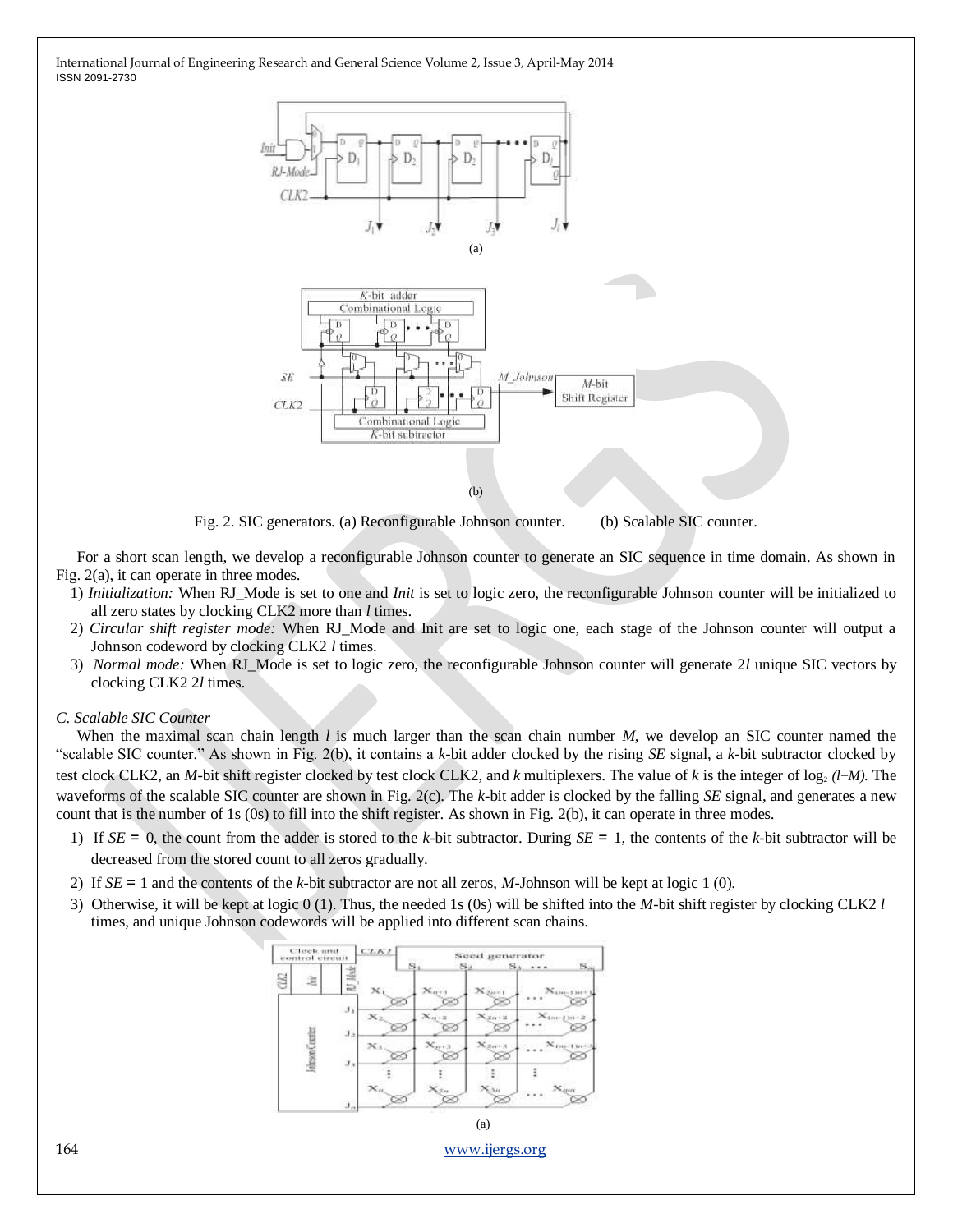

## *D. MSIC-TPGs for Test-per-Clock Schemes*

The MSIC-TPG for test-per-clock schemes is illustrated in Fig. 3(a). The CUT's PIs *X*1 − *Xmn* are arranged as an *n*x*m* SRAM-like grid structure. Each grid has a two-input XOR gate whose inputs are tapped from a seed output and an output of the Johnson counter. The outputs of the XOR gates are applied to the CUT's PIs. A seed generator is an *m* stage conventional LFSR, and operates at low frequency CLK1. The test procedure is as follows.

- 1) The seed generator produces a new seed by clocking CLK1 one time.
- 2) The Johnson counter generates a new vector by clocking CLK2 one time.
- 3) Repeat 2 until 2*l* Johnson vectors are generated.
- 4) Repeat 1–3 until the expected fault coverage or test length is achieved.
- *E. MSIC-TPGs for Test-per-Scan Schemes*

The MSIC-TPG for test-per-scan schemes is illustrated in Fig. 3(b). The stage of the SIC generator is the same as the maximum scan length, and the width of a seed generator is not smaller than the scan chain number. The seed generator and the SIC counter produces the vectors which are given as the inputs of the XOR gates and their outputs are applied to *M* scan chains, respectively. The outputs produced by the seed generator and XOR gates are given to the CUT's PIs, respectively. The test procedure is as follows.

- 1) The seed circuit generates a new vector by clocking CLK1 one time.
- 2) RJ\_Mode is set to "0". The reconfigurable Johnson counter will operate in the Johnson counter mode and generate a Johnson vector by clocking CLK2 one time.
- 3) After a new Johnson vector is generated, RJ\_Mode and Init are set to one. The reconfigurable Johnson counter will operates as a circular shift register, and generates *l* codewords by clocking CLK2 *l* times.
- 4) Repeat the 2–3 steps until 2*l* times of Johnson vectors are generated.
- 5) Repeat 1–4 until the expected fault coverage or test length is achieved.

# **PRINCIPLE OF MSIC SEQUENCES**

The main objective of the proposed algorithm is to reduce the switching activity. In order to reduce the hardware overhead, the linear relations are selected with consecutive vectors or within a pattern, which can generate a sequence with a sequential decompressor, facilitating hardware implementation.

Finally, uniformly distributed patterns are desired to reduce the test length (number of patterns required to achieve a target fault coverage) [21]. This section aims to extract a class of test sequences that meets these requirements.

# **PROPERTIES OF MSIC SEQUENCES**

#### *A. Switching Activity Reduction*

For test-per-clock schemes, *M* segments of the CUT's primary inputs are applied with *M* unique SIC vectors. The mean input transition density of the CUT is close to 1*/l*. For test-per-scan schemes, the CUT's PIs are kept unchanged during 2*l*2 shifting-in clock cycles, and the transitions of a Johnson codeword are not greater than 2. Therefore, the mean input transition density of the CUT during scan-in operations is less than 2*/l*.

*B. Uniform Distribution of MSIC Patterns*

 If test patterns are not uniformly distributed, there might be some inputs that are assigned the same values in most test patterns. Hence, faults that can only be detected by patterns that are not generated may escape, leading to low fault coverage. Therefore, uniformly distributed test patterns are desired for most circuits in order to achieve higher fault coverage [5].

*C. Relationship Between Test Length and Fault Coverage*

165 [www.ijergs.org](http://www.ijergs.org/)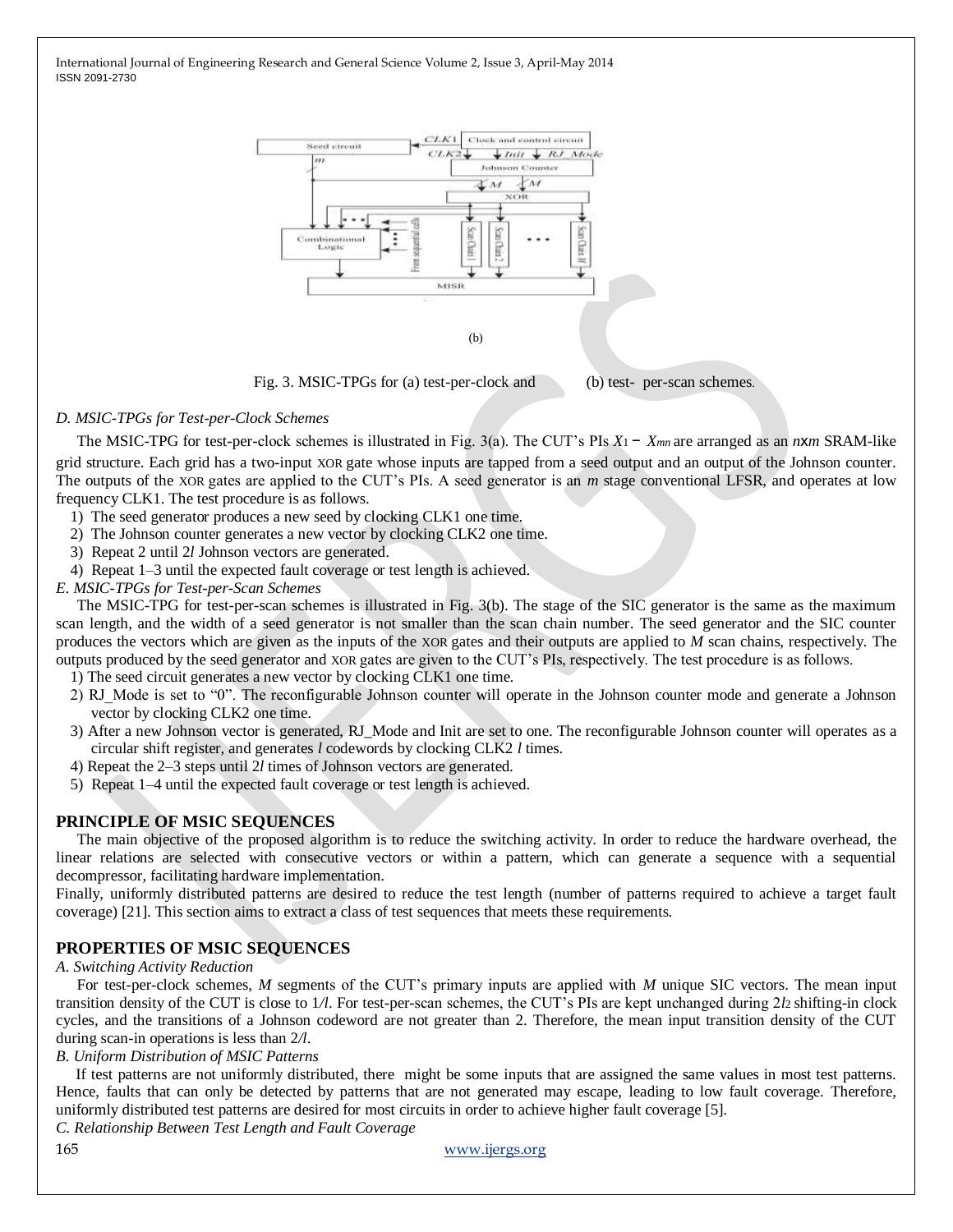The test length of conventional LFSR methods is related to the initial test vector. In other words, the number of patterns to hit the target fault coverage depends on the initial vector in conventional LFSR TPGs [21].

## **PERFORMANCE ANALYSIS**

To analyze the performance of the proposed MSIC-TPG, experiments on ISCAS'85 benchmarks and standard full-scan designs of ISCAS'89 benchmarks are conducted. The performance simulations are carried out with the Xilinx ISE 12.3 and ISIM Simulator. Fault simulations are carried out with ISIM Simulator. Synthesis is carried out with Xilinx ISE 12.3 based on 45-nm typical technology. The test frequency is 100 MHz, and the power supply voltage is 1.1 V. The test application method is test-per-clock for ISCAS'85 benchmarks.

|                                    |          |       |                | Stonation be |              |              |               |              |              |  |
|------------------------------------|----------|-------|----------------|--------------|--------------|--------------|---------------|--------------|--------------|--|
| Name                               | Value    | 1111  | [2,000,004 ps] | 2,000,006 ps | 2,000,008 ps | 2,000,010 ps | [2,000,012 ps | 2,000,014 ps | 2,000,016 ps |  |
| ьM<br>in[7:0]<br>b<br>dk           | 11110000 |       |                |              |              | 11110000     |               | $\sim$       |              |  |
| W <sub>i</sub> rst<br>ĥ<br>enable  | 1        |       |                |              |              |              |               |              |              |  |
| out[7:0]<br>n<br>U <sub>2</sub> w1 | 00001110 | 00111 | 00011100       | 00001110     | 01000111     | 00100011     | 00010001      | 01001000     | 00100100     |  |
| temp[7:0]                          | 00001110 | 00111 | 00011100       | 00001110     | 01000111     | 00100011     | 00010001      | 01001000     | 00100100     |  |

(a)

| Name                                                               | Value    |          | 17,999,978 ps | 17,999,980 ps | 7,999,982 ps | 7,999,984 ps | 7,999,986 ps | 7,999,988 ps |
|--------------------------------------------------------------------|----------|----------|---------------|---------------|--------------|--------------|--------------|--------------|
| <sub>n</sub> in<br>$\mathbb{I}^n$ o<br>$\frac{1}{2}$ cik<br>in rst |          | -        |               |               |              |              |              |              |
| [7:0]<br>$\frac{1}{2}$ w1<br>$\frac{1}{2}$ w2                      | 11111000 | 00001111 | 00011111      | 00111111      | 01111111     | 11111111     | 11111110     | 11111100     |

(b)

| <b>Name</b>          | Value    |          | 700 ps   | 750 ps   | 800 ps   | 850 ps   | 900 ps   | 950 ps   |
|----------------------|----------|----------|----------|----------|----------|----------|----------|----------|
| <b>the rst</b>       | o        |          |          |          |          |          |          |          |
| l <mark>l</mark> dk  | ٥        |          |          |          |          |          |          |          |
| U≞ init              | 11       | пп       |          | .        | nnnnn    | nn nn n  | .        |          |
| mode                 |          |          |          |          |          |          |          |          |
| scan_out1[7:0]<br>ь. | 10010101 | 00000101 | 00001001 | 00010101 | 00100101 | 01010101 | 10010101 | 01001000 |
| scan_out2[7:0]<br>ь. | 10011001 | 00000110 | 00001001 | 00011110 | 00100110 | 01111010 | 10011001 | 11110011 |
| scan_out3[7:0]       | 10011001 | 00000110 | 00001001 | 00011110 | 00100110 | 01111010 | 10011001 | 11110011 |
| scan_out4[7:0]<br>ь. | 10011001 | 00000110 | 00001001 | 00011110 | 00100110 | 01111010 | 10011001 | 11110011 |
| vector[7:0]          | 01011101 | 00000010 | 00000101 | 00001011 | 00010111 | 00101110 | 01011101 | 10111011 |
| seed[7:0]            | 00000000 |          |          |          | 00000000 |          |          |          |
| scan[7:0]<br>ь.      | 01011101 | 00000010 | 00000101 | 00001011 | 00010111 | 00101110 | 01011101 | 10111011 |
| v1 [7:0]             | 01111111 | 00000011 | 00000111 | 00001111 | 00011111 | 00111111 | 01111111 | 11111111 |
| v2[7:0]<br>۰.        | 01111111 | 00000011 | 00000111 | 00001111 | 00011111 | 00111111 | 01111111 | 11111111 |
| v3[7:0]              | 01111111 | 00000011 | 00000111 | 00001111 | 00011111 | 00111111 | 01111111 | 11111111 |
| v4[7:0]              | 01111111 | 00000011 | 00000111 | 00001111 | 00011111 | 00111111 | 01111111 | 11111111 |
| s0[7:0]<br>ь.        | 01111111 | 00000011 | 00000111 | 00001111 | 00011111 | 00111111 | 01111111 | 11111111 |
| s1[7:0]<br>ь.        | 11011100 | 00000101 | 00001100 | 00011010 | 00110110 | 01101101 | 11011100 | 10111010 |
| s2[7:0]<br>ь.        | 11011100 | 00000101 | 00001100 | 00011010 | 00110110 | 01101101 | 11011100 | 10111011 |
| s3[7:0]              | 11011100 | 00000101 | 00001100 | 00011010 | 00110110 | 01101101 | 11011100 | 10111011 |
|                      |          |          |          |          |          |          |          |          |

Fig. 4. Waveforms of (a) LFSR (b) Reconfigurable Johnson counter (C) Multiple Single Input Change

166 [www.ijergs.org](http://www.ijergs.org/)